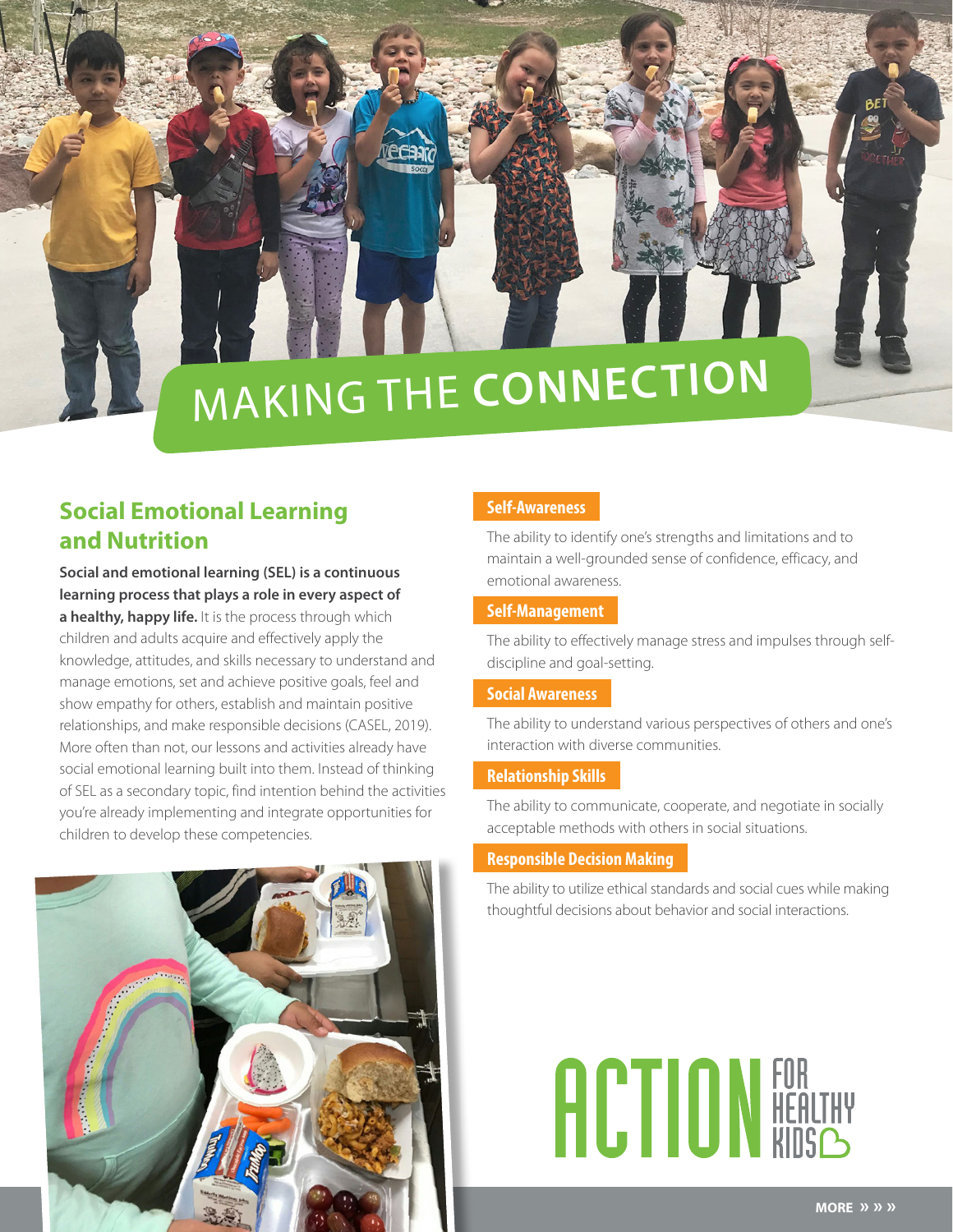| <b>Nutrition Strategy</b>                                        | <b>Example</b>                                                                                                                                                                                                                                                                                                                                                                                                                               | <b>Social-Emotional Learning</b><br><b>(SEL) Competency Impacts</b>                      |
|------------------------------------------------------------------|----------------------------------------------------------------------------------------------------------------------------------------------------------------------------------------------------------------------------------------------------------------------------------------------------------------------------------------------------------------------------------------------------------------------------------------------|------------------------------------------------------------------------------------------|
| <b>Healthy Celebrations</b><br>and Rewards                       | Use holidays, birthdays, and other celebrations as opportunities<br>to begin a conversation around culinary variances across different<br>cultures. Encourage students to bring in foods that represent their<br>heritage or family traditions. If you yourself are rewarding the class as<br>a whole, bring in a healthy snack with a corresponding lesson around<br>it's cultural roots and engage students in dialogue among their peers. | Social Awareness<br>Self-Awareness<br>Responsible Decision Making<br>Relationship Skills |
| <b>Smarter Lunchrooms</b><br>and Nutrition<br><b>Environment</b> | Emphasize the cafeteria as a space for social interaction and healthy<br>ways to recharge. Utilize salad bars and other meal choices as<br>ways to promote goal setting for trying new foods and conscious<br>decision making.                                                                                                                                                                                                               | Responsible Decision Making<br>Relationship Skills<br>Self-Management                    |
| <b>Healthy Food</b><br><b>Taste Testing</b>                      | Host a taste test to encourage children to try new healthy foods.<br>Healthy food taste tests can serve as perfect opportunities to talk<br>about our own personal likes and dislikes and also provides a great<br>space to discuss culinary roots across different cultures.                                                                                                                                                                | Relationship Skills<br>Social Awareness<br>Self-Awareness<br>Responsible Decision Making |
| <b>Nutrition Education</b>                                       | Explore the Mind-Body Connection and how food makes us feel<br>when we eat healthy foods versus when we don't. Help students<br>reflect on their perspectives around nutrition to develop the skills<br>needed to manage impulse control, prevent extremes and set goals.                                                                                                                                                                    | Self-Management<br>Responsible Decision Making                                           |
| <b>School Gardens</b>                                            | Get creative and hold a yoga session or build a sensory meditation<br>walk in your school garden! Discuss the interconnectedness of body,<br>mind, nature, and food as it pertains to growing food in the same<br>place as practicing mindfulness and self-reflection.                                                                                                                                                                       | Self-Awareness<br>Social Awareness<br>Responsible Decision Making                        |
| <b>Healthy Fundraising</b>                                       | Engage the entire community in a healthy fundraiser that includes<br>an active social event. Try hosting a healthy cooking class for families<br>and community members. Have each participant pay a small fee<br>for an opportunity to learn and cook a new healthy recipe together<br>while also building new relationships within the community.                                                                                           | Relationship Skills<br>Social-Awareness                                                  |
| <b>Healthy Cooking</b><br><b>Clubs and Classes</b>               | Have students work together in groups to support them in<br>developing skills such as teamwork and problem-solving during<br>cooking lessons. Teach about cooking as a method of stress<br>management, social engagement, or cultural understanding.                                                                                                                                                                                         | Social Awareness<br>Relationship Skills<br>Self-Management                               |
| <b>Healthy Snacking</b>                                          | During snack time, teach a mini-lesson on responsible decision<br>making when it comes to healthy snacks. Open a discussion with<br>students about how they feel both physically and emotionally when<br>they become both hungry or full.                                                                                                                                                                                                    | Self-Awareness<br>Responsible Decision Making                                            |
| <b>Water Access</b>                                              | Create a method for tracking students' water intake. Explore goal<br>setting for water consumption and self-awareness for when our body<br>needs water.                                                                                                                                                                                                                                                                                      | Self-Awareness<br>Responsible Decision Making<br>Self-Management                         |